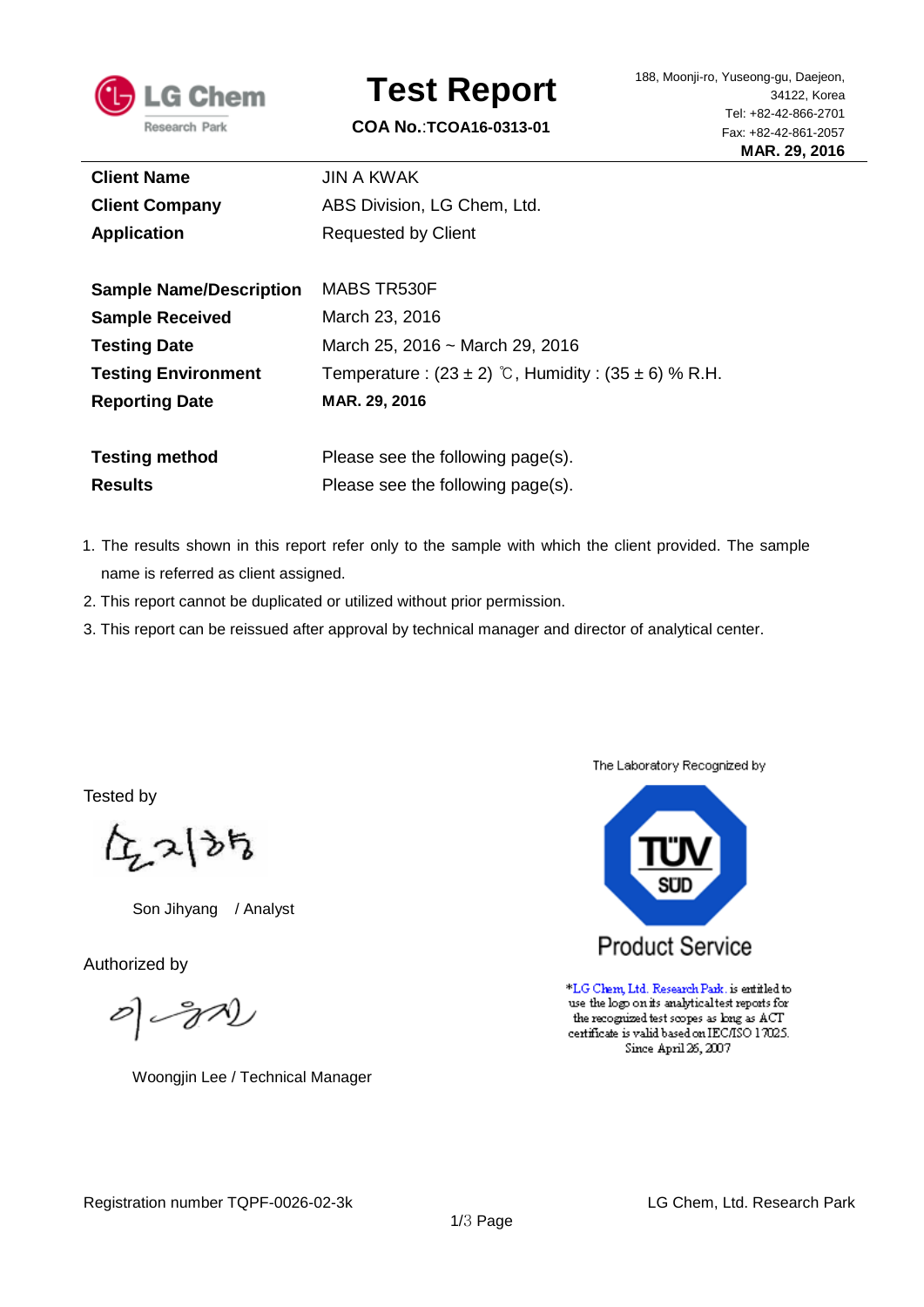

### **Test Report**

**COA No.**:**TCOA16-0313-01**

### **Result(s)**

**Sample Description:** MABS TR530F

### **Heavy Metals** Unit : mg/kg

| <b>Test Items</b> | <b>Results</b> | <b>MDL</b> | <b>Test Method</b>          |
|-------------------|----------------|------------|-----------------------------|
| Pb                | <b>ND</b>      |            |                             |
| Cd                | <b>ND</b>      |            | ICP/OES, IEC 62321-5:2013   |
| Сr                | <b>ND</b>      |            |                             |
| Hg                | <b>ND</b>      |            | TD(G)-AAS, IEC 62321-4:2013 |

\* Cr content includes entire Cr species including Cr<sup>6+</sup>

#### **Flame Retardants-PBBs/PBDEs** Unit : mg/kg

**Test Items Results MDL Test Method** Monobromobiphenyl ND 5 GC/MS, IEC 62321:2008 Dibromobiphenyl ND 5 Tribromobiphenyl | ND 5 Tetrabromobiphenyl ND 5 Pentabromobiphenyl ND 5 Hexabromobiphenyl ND 5 Heptabromobiphenyl ND 5 Octabromobiphenyl ND 5 Nonabromobiphenyl ND 5 Decabromobiphenyl ND 5 Monobromodiphenyl ether ND ND 5 Dibromodiphenyl ether  $\vert$  ND 5 Tribromodiphenyl ether | ND | 5 Tetrabromodiphenyl ether ND ND 5 Pentabromodiphenyl ether ND ND 5 Hexabromodiphenyl ether ND ND 5 Heptabromodiphenyl ether ND ND 5 Octabromodiphenyl ether | ND | 5 Nonabromodiphenyl ether ND ND 5 Decabromodiphenyl ether ND ND 5

\* ND :Not Detected

\* MDL :Method Detection Limit